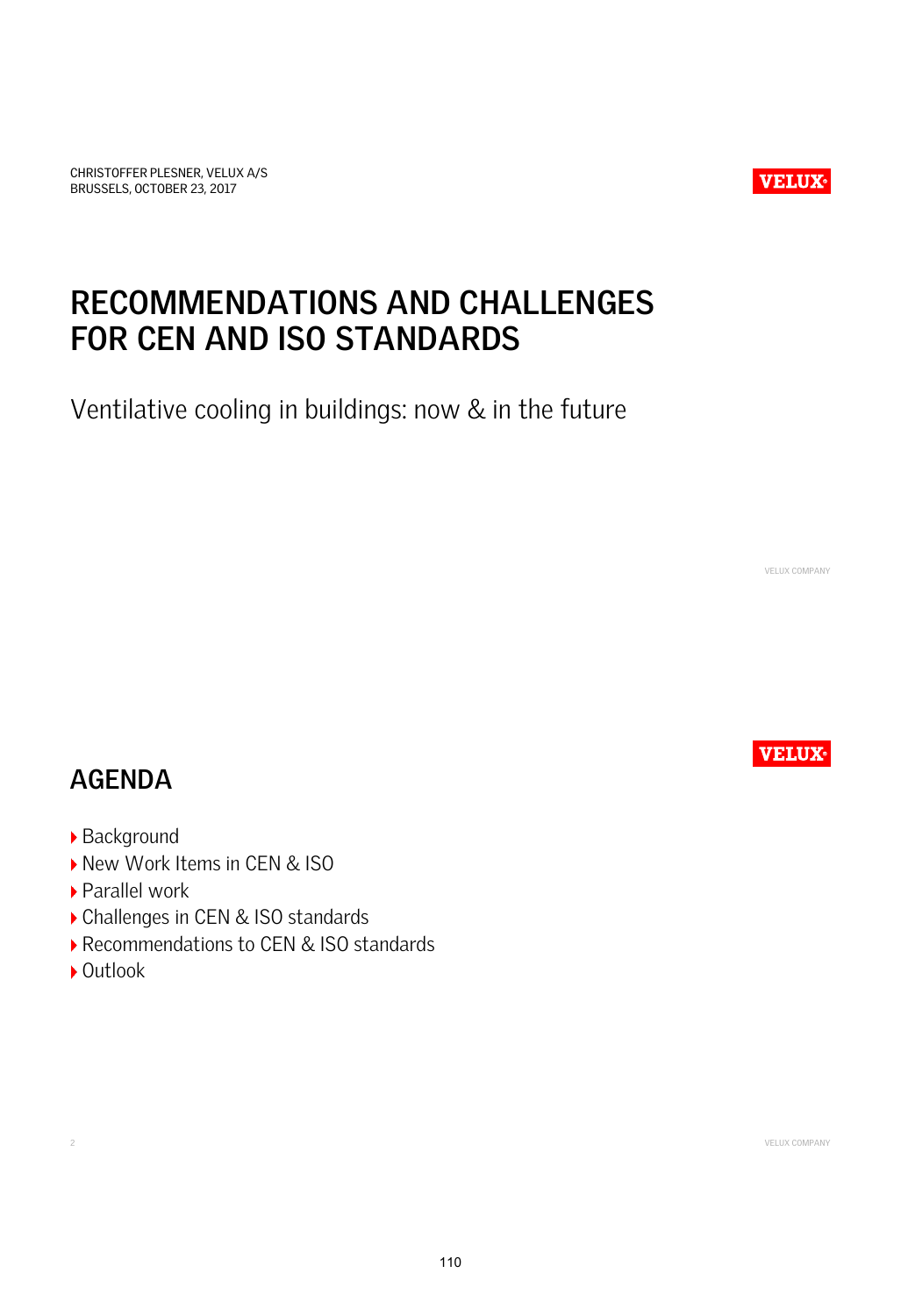### **VELUX**

### **BACKGROUND**

#### *Focus and timing of ventilative cooling in standards & regulations*

- *EPBD directive, 2010/31/EU: Passive cooling techniques mentioned (e.g. NV + shading)*
- *The revision of many EN standards started from 2012 until 2017 (EPB standards)*

#### *Natural ventilative cooling (NVC) and natural ventilation (NV) reduce summer indoor temperatures*

- *Open windows to reduce temperature*
- *NVC is free and does not consume energy like active cooling*
- *European Committee for Standardization (CEN) and International Organization for Standardization (ISO)*
- ▶ A lot of quidance on "ventilative cooling" is missing in existing CEN & ISO standards on e.g. design of ventilative cooling *systems*
- *Standards, regulations and compliance tools need to support more simple to use evaluation methods, so more specifiers will use natural ventilative cooling and NV in future*

3 VELUX COMPANY

**VELUX** 

# **NEW WORK ITEMS IN CEN/TC 156 (VENTILATION)**

- *New Work Items in CEN/TC 156 have been proposed and submitted by Danish National Standards body, dealing with ventilative cooling and, natural and hybrid ventilation-systems*
- *Overall purpose:*
	- *Make technical documents focusing on the design aspects (not requirements) of ventilative cooling and natural and hybrid ventilation-systems in buildings*
- *Overall scope (e.g. ventilative cooling):*
	- *"Specify how indoor environmental aspects (prEN 16798-1) have to be used for the building design, system design and dimensioning, energy performance calculations when using ventilative cooling systems to prevent overheating, which serve both residential and non-residential buildings"*

4 VELUX COMPANY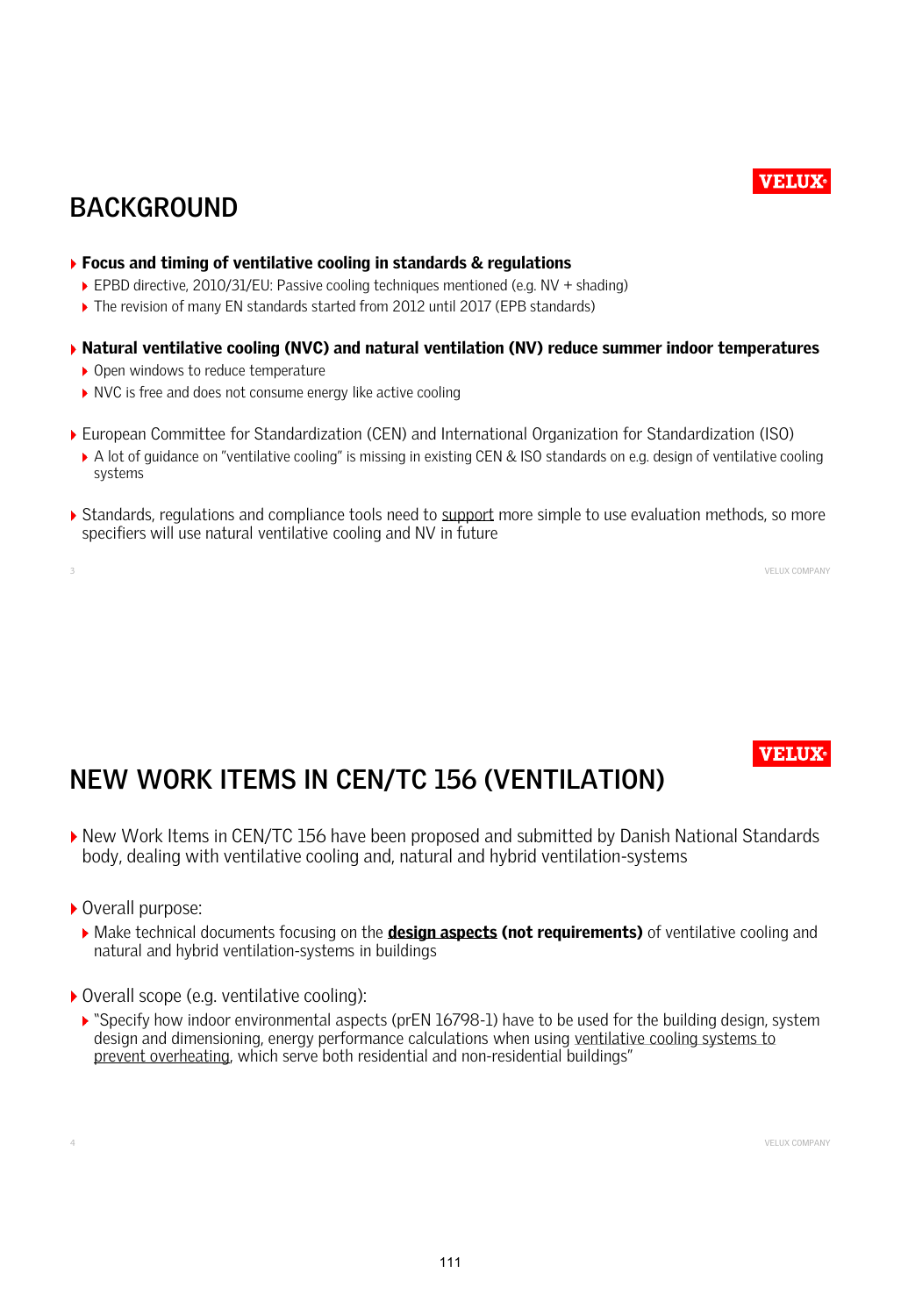

# **NEW WORK ITEMS IN CEN/TC 156 (VENTILATION)**

- *Danish National Standards body initially proposed 2 new work items for CEN/TC 156*
	- *Ventilative cooling systems (N 1509), now N 1587*
		- *All buildings*
		- *Focus: Thermal comfort (prevent overheating)*
		- *Type: Technical specification [\*]*
		- *Work proposed to: WG/21*
	- *Natural and hybrid ventilation systems (N 1508)*
		- *All buildings*
		- *Focus: Indoor air quality*
		- *Type: Technical specification [\*]*
		- *Work not proposed yet to any WG*



5 **F**<sup>\*</sup>] Technical specifications are right below EN standards in status. Technical Reports are lower status than TS's VELUX COMPANY

**VELUX** 

# **NEW WORK ITEMS IN CEN/TC 156 (VENTILATION)**

- *Natural and Hybrid ventilation systems:*
	- *Natural and hybrid ventilation systems in non-residential buildings*
	- *Main focus: Indoor air quality*
	- *Type: Technical specification*
	- *Work proposed to: WG/20 in CEN/TC 156*
	- *Expansion of Natural and Hybrid ventilation in residential buildings in upcoming "Revision of EN 15665:2009 and CEN/TR 14788:2006"*
		- *Main focus: Indoor air quality*
		- *Type: E.g. European standard (Content to be part of revision of EN 15665:2009 + CEN/TR 14788:2006)*
		- *Work proposed to: WG/2 in CEN/TC 156*
- *Ventilative cooling systems:*

#### *Ventilative cooling systems*

- *Main focus: Thermal comfort (prevent overheating)*
- *Type: Technical specification*
- ▶ Work proposed to: WG/21 in CEN/TC 156 **6 VELUX COMPANY**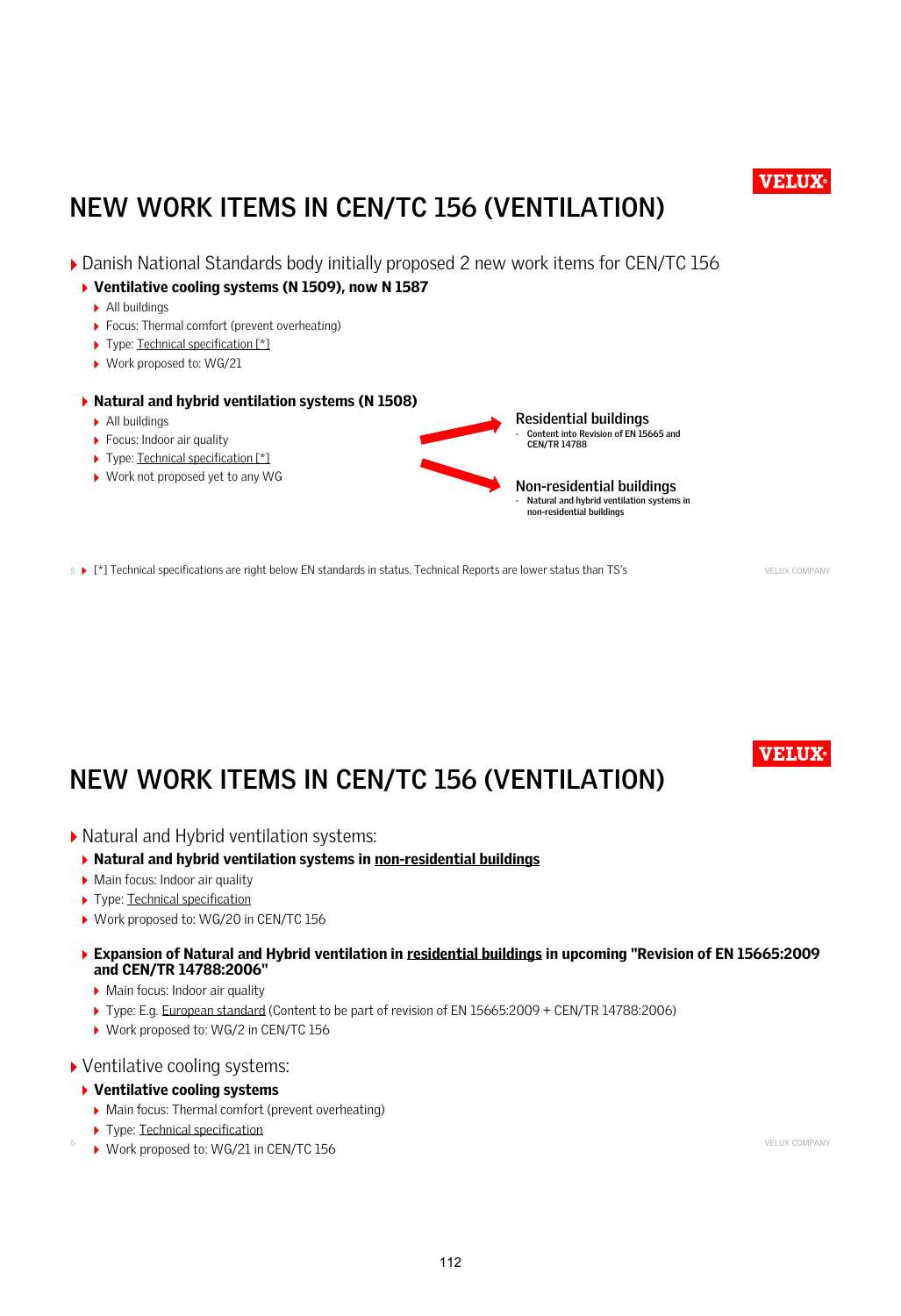#### **VELUX**

### **OVERVIEW OF RELEVANT WORK ITEMS AND REVISIONS**

| <b>Main focus</b>                                                                                                                                                                                                                                         | <b>Thermal Comfort for overheating</b><br>prevention (TC)       | <b>Indoor Air Quality (IAQ)</b>                             |                                                                   |
|-----------------------------------------------------------------------------------------------------------------------------------------------------------------------------------------------------------------------------------------------------------|-----------------------------------------------------------------|-------------------------------------------------------------|-------------------------------------------------------------------|
| <b>Residential (R)</b>                                                                                                                                                                                                                                    |                                                                 | 3. CEN; NV/Hybrid ventilation to                            |                                                                   |
| Non-residential<br>(NR)                                                                                                                                                                                                                                   | <b>ISO</b> ; Design process of Natural<br>1.<br>Ventilation (S) | Ventilative cooling initiated!<br>4.<br>$\sqrt{2.1}$ (S), R |                                                                   |
| <b>R &amp; NR</b>                                                                                                                                                                                                                                         | documents incl.<br>CEN; Ventilative com<br>2.<br>systems (TS)   |                                                             | National; Natural ventilation<br>standard for design in China (S) |
| .<br><b>EXECUTIVE CONTRACT CONTRACT CONTRACT CONTRACT CONTRACT CONTRACT CONTRACT CONTRACT CONTRACT CONTRACT CONTRACT CONTRACT CONTRACT CONTRACT CONTRACT CONTRACT CONTRACT CONTRACT CONTRACT CONTRACT CONTRACT CONTRACT CONTRACT CONT</b><br>$\mathbf{v}$ |                                                                 |                                                             |                                                                   |

"Design process of Natural Ventilation for reducing cooling demand in energy-efficient non-residential buildings" (ISO standard)

2. "Ventilative cooling Systems" (N 1587), WG21 in CEN/TC 156 (Technical specification)<br>3. Expansion of California and Ventilation in residential buildings in upcoming "Revis

- 3. Ventilation in residential buildings in upcoming "Revision of EN 15665:2009 and CEN/TR 14788:2006", WG2 in CEN
- 4. "Natural and ventilation systems in non-residential buildings" (N 1586), WG20 in CEN/TC 156 (Technical specification)
- 5. "ASHRAE 62.1" Revision of the natural ventilation procedure (ASHRAE standard, USA)
- 6. "CIBSE AM10:2005" Revision of standard (Application manual, UK)<br>7. "Natural ventilation standard for design" (National standard, China)
- 7 7. "Natural ventilation standard for design" (National standard, China)

### **EXISTING & NEW WORK ON STANDARDS**

#### *European EN standards (finished)*

- *EN 16798-7:2017 on "calculation methods for the determination of air flow rates in buildings" (EPB standard)*
	- *New (simple) calculation methods for single-sided natural ventilation + cross-ventilation included*
	- *Increases relevance of ventilative cooling:*
	- *Cross-ventilation now included in EN standard!*
	- **i** Increased stack effect by enhanced height difference (1 window → more windows)

#### *International standardisation documents (ongoing)*

- *"Design process of Natural Ventilation for reducing cooling demand in energy-efficient non-residential buildings"*
	- *CEN/TC 156 to request a liaison with ISO/TC 205, WG2 to coordinate (2 separate documents)*
- *"Natural ventilation standard for design from China"*
- *Revision of ASHRAE 62.1 and CIBSE AM10 documents on ventilation*

#### *New Work Items in CEN (Initiated)*

- *Technical documents on design aspects of ventilative cooling and natural/hybrid ventilation-systems in buildings*
- <sup>8</sup> > 2 New Work Items + 1 revision underway, work to start up Q4:2017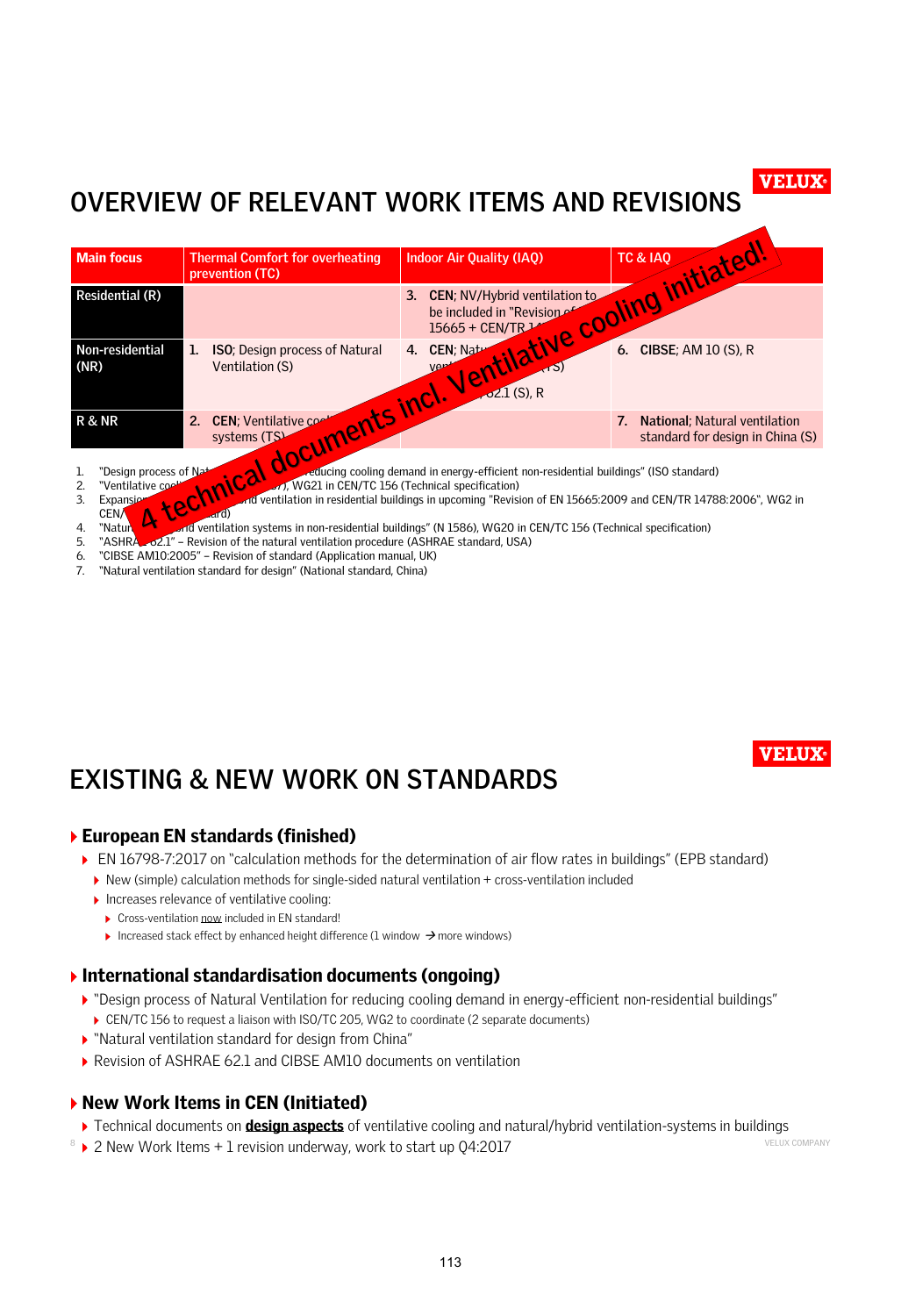### **CHALLENGES IN CEN & ISO STANDARDS**

#### *Ventilative cooling is a new standardisation area*

*Aim to formalize experience and knowledge on VC New knowledge in IEA EBC Annex 62* 

#### *Many technical documents ongoing or starting up simultaniously on VC*

- *Big task to sufficiently coordinate among the "VC" documents, to limit overlaps and repetitions*
- *May be difficult for some to find out which documents to focus on. Some cover both IAQ + TC*
- *Difference in climates, building customs and typology in CEN and between CEN & ISO regions*

#### *Agreeing on terminology*

- *Definitions not defined in EN 12792, must be discussed and aligned on consensus basis*
- *Agreeing on terminology across different CEN national standardisation bodies*

#### *Agreeing on what topics are most important to cover in the new documents*

*Many stakeholders interested in influencing the new documents, giving specific interests*

9 VELUX COMPANY

### **INSPIRATION**

#### *Guidelines:*

- *Japanese design guideline for ventilative cooling:*
- *"Design guideline of window for outdoor air cooling, Northern regional building research institute, Japan, 2010"*
- *IEA EBC Annex 62 deliverable:* 
	- *"Design Guideline for Ventilative cooling"*

#### *Standards/norms:*

- *CIBSE AM10:2005*
	- *First section (design) or in "control of summer overheating"))*
- *Danish standard - DS 447:2013:*
	- *"Requirements for mechanical, natural and hybrid ventilation systems"*
	- *Includes ventilative cooling expressed as Free cooling, night cooling, passive cooling & cooling by means of natural ventilation)*



10

**VELUX** 

VELUX COMPANY

**VELUX**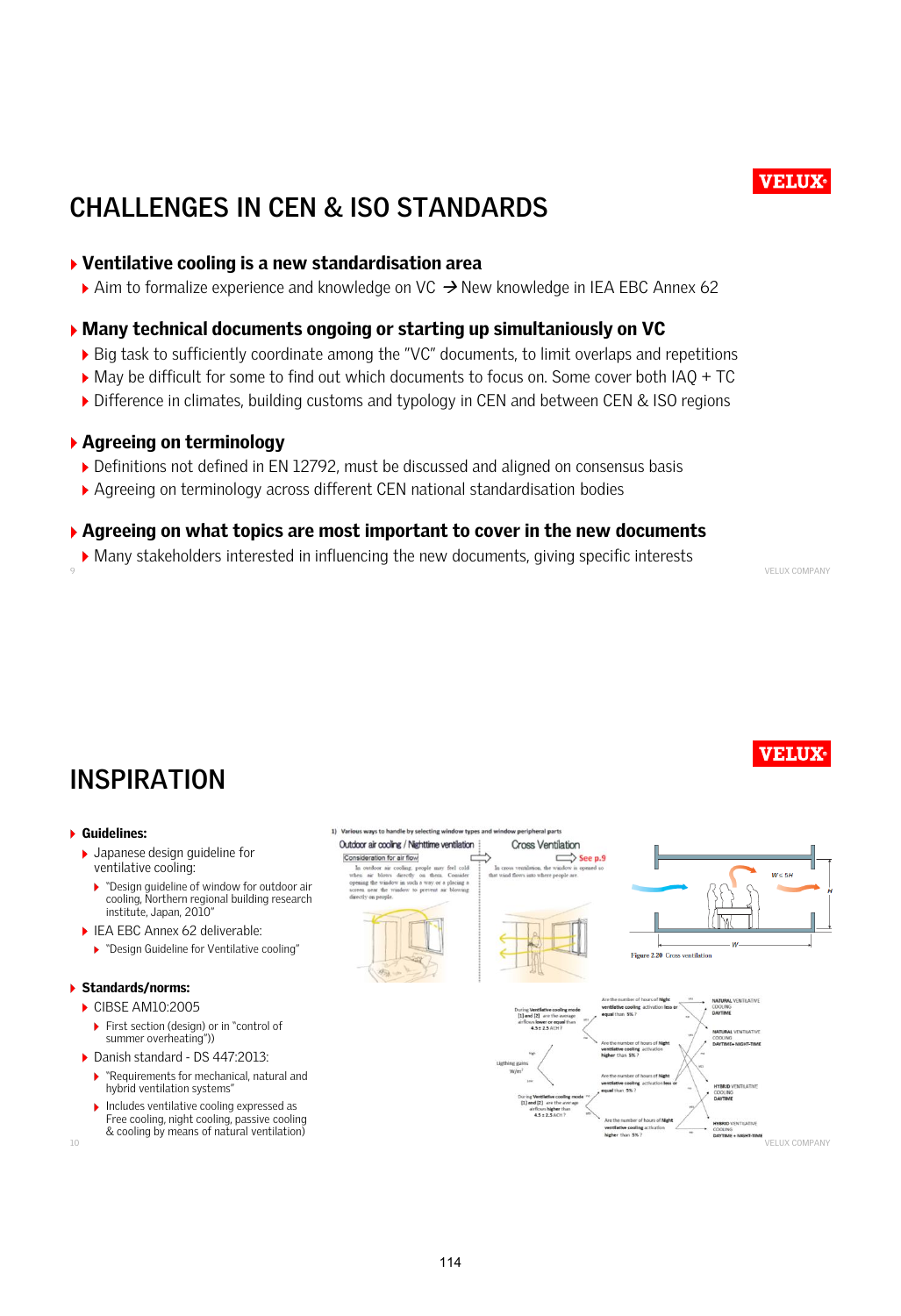# **RECOMMENDATIONS TO CEN & ISO STANDARDS**

#### *General alignment among new documents*

- *Try to align methods, to eliminate overlaps or too big variation in results*
	- *E.g. for calculation of air flow rates through windows for natural ventilative cooling; use EN 16798-7:2017*
- *Work together and learn from each other in CEN & ISO; Liasions or workshops*

#### *Opportunities:*

- *New work give opportunities to increase the knowledge and explain how to utilize the ventilative cooling effects in buildings in upcoming standards*
- *Enables e.g. architects & consulting engineers to better design and implement ventilation systems*
- *Increased focus on ventilative cooling, will also increase the relevance of hybrid ventilation, encompassing the best of both worlds; NV + MV*

11 VELUX COMPANY

*Content of new documents & guidelines on VC to be "legislation-ready" (open to legislation)*

### **CONCLUSION**

#### *Interest & activities on ventilative cooling in standardisation world!*

- *New work items (all items accepted through voting, work to start up Q4:2017)*
- *Alignment and start-up of task groups initiated*

#### *Evaluation of ventilative cooling in EN 16798-7:2017 standard:*

- *New (simple) calculation methods of air flow rates (EN 16798-7) to hopefully be used in new documents*
- *Relevance of ventilative cooling highly increased (e.g. by including cross ventilation)*
	- *Previously only single-sided ventilation was included*

#### *Less is more:*

- *Simple to use evaluation methods, to further increase the awareness and knowledge of NVC*
- *The more difficult methods to use, the less general exposure of how to use ventilative cooling*

12 VELUX COMPANY